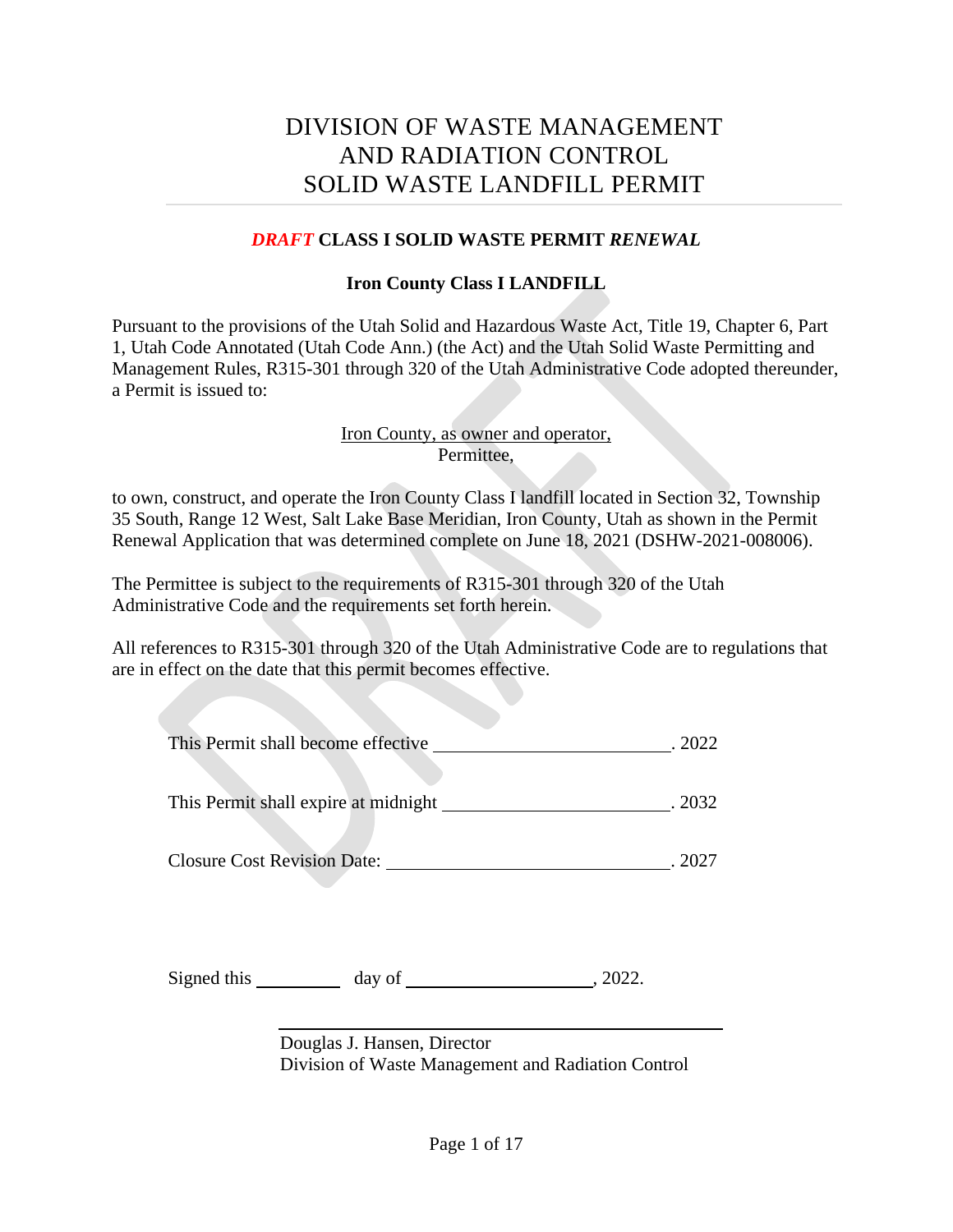## **FACILITY OWNER/OPERATOR INFORMATION**

| <b>LANDFILL NAME:</b>      | Iron County Class I Landfill                                                                                                                                                                                                    |
|----------------------------|---------------------------------------------------------------------------------------------------------------------------------------------------------------------------------------------------------------------------------|
| <b>OWNER NAME:</b>         | Iron County                                                                                                                                                                                                                     |
| <b>OWNER ADDRESS:</b>      | P.O. Box 743<br>Cedar City, UT 84721                                                                                                                                                                                            |
| <b>OWNER PHONE NO.:</b>    | 435-865-7015                                                                                                                                                                                                                    |
| <b>OPERATOR NAME:</b>      | Iron County                                                                                                                                                                                                                     |
| <b>OPERATOR ADDRESS:</b>   | P.O. Box 743<br>Cedar City, UT 84721                                                                                                                                                                                            |
| <b>OPERATOR PHONE NO.:</b> | 435-865-7015                                                                                                                                                                                                                    |
| <b>TYPE OF PERMIT:</b>     | <b>Class I Landfill</b>                                                                                                                                                                                                         |
| <b>FACILITY LOCATION</b>   | <b>Iron County Class I Landfill</b><br>3127 N. Iron Springs Road<br>Cedar City, UT 845721                                                                                                                                       |
| <b>PERMIT NUMBER:</b>      | 9401R4                                                                                                                                                                                                                          |
| PERMIT HISTORY             | This facility first received a permit to accept solid<br>waste in January 1994 (DSHW-1999-006441). This<br>is the fourth renewal of the permit. This renewal<br>permit is effective on the date shown on the<br>signature page. |
|                            |                                                                                                                                                                                                                                 |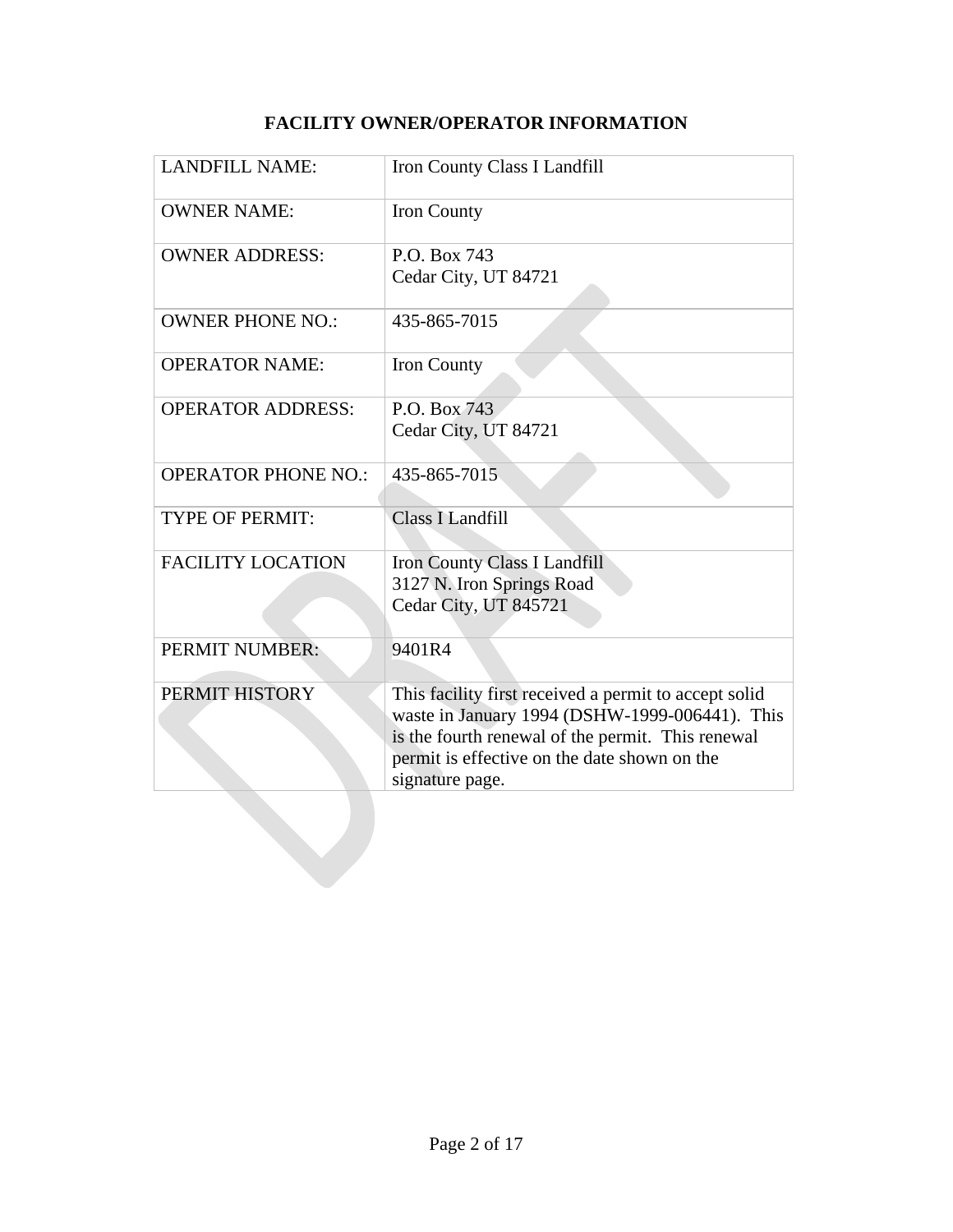The term, "Permit," as used in this document is defined in R315-301-2(55) of the Utah Administrative Code. Director as used throughout this permit refers to the Director of the Division of Waste Management and Radiation Control.

The Permit renewal application for the Iron County Class I Landfill was received May 13, 2021 (DSHW-2021-007392) was deemed complete on the date shown on the signature page of this Permit. All representations made in the attachments of this permit are enforceable under R315- 301-5(2) of the Utah Administrative Code. Where differences in wording exist between this Permit and the attachments, the wording of this Permit supersedes that of the attachments.

This Permit consists of the signature page, Facility Owner/Operator Information section, sections I through V, and all attachments listed in section I.G.1.of this Permit.

The facility as described in this Permit consists of the scale house and maintenance building, the Armstrong Pit and the Lindsey Pit Class I and IVb disposal areas, the asbestos disposal cell, the grease and septage spreading area and accumulation areas for storage and recyclable materials.

Compliance with this Permit does not constitute a defense to actions brought under any other local, state, or federal laws. This Permit does not exempt the Permittee from obtaining any other local, state or federal permits or approvals required for the facility operation.

The issuance of this Permit does not convey any property rights, in either real or personal property, or any exclusive privileges. Nor does this Permit authorize any injury to private property or any invasion of personal rights, nor any infringement of federal, state or local laws or regulations, including zoning ordinances.

The provisions of this Permit are severable. If any provision of this Permit is held invalid for any reason, the remaining provisions shall remain in full force and effect. If the application of any provision of this Permit to any circumstance is held invalid, its application to other circumstances shall not be affected.

By this Permit, the Permittee is subject to the following conditions.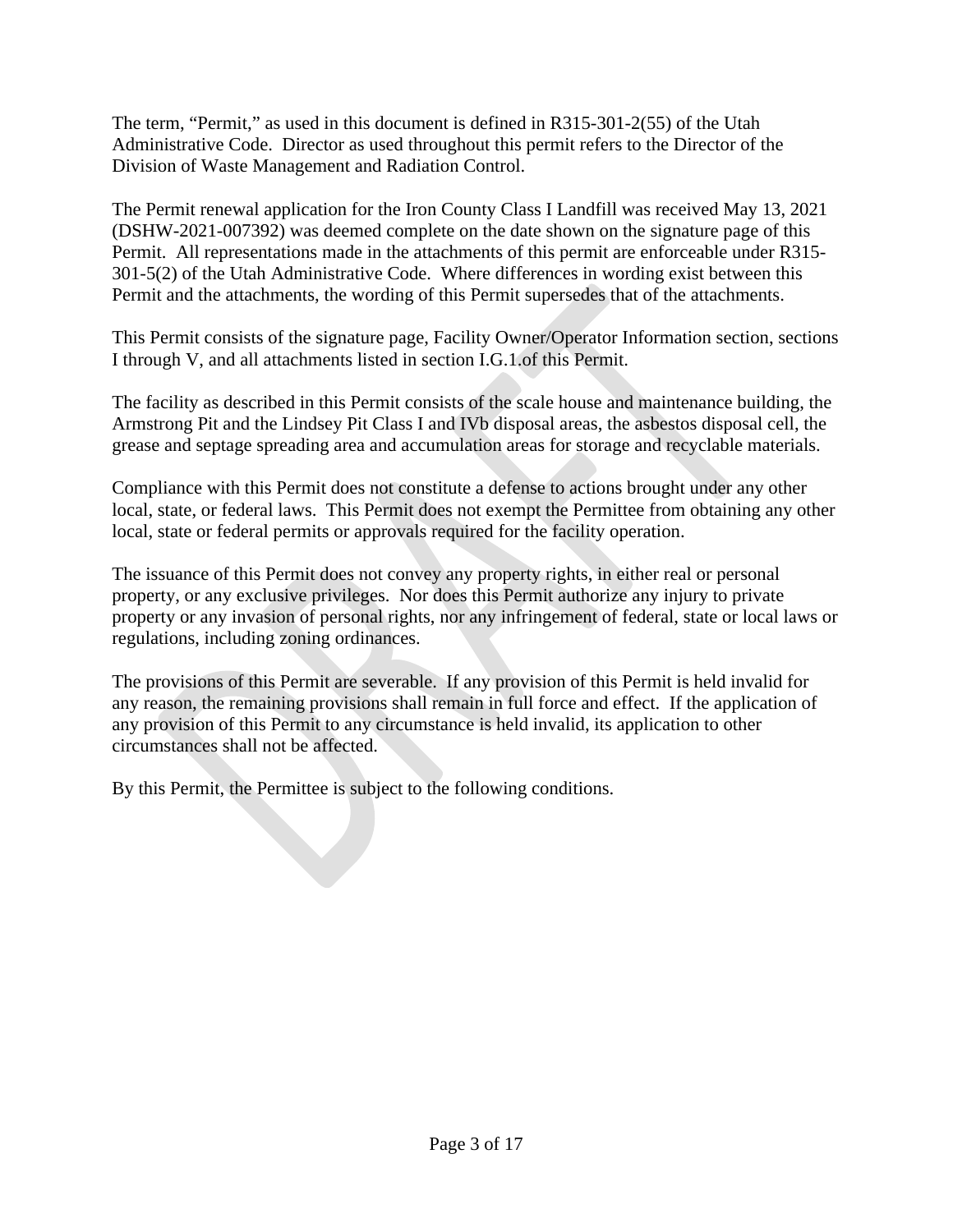#### **PERMIT REQUIREMENTS**

#### **I. GENERAL COMPLIANCE RESPONSIBILITIES**

#### I.A. General Operation

- I.A.1. The Permittee shall operate the landfill in accordance with all applicable requirements of R315-301 through 320 of the Utah Administrative Code, for a Class I landfill, that are in effect as of the date of this Permit unless otherwise noted in this Permit. Any permit noncompliance or noncompliance with any applicable portions of Utah Code Ann. § 19-6-101 through 125 and applicable portions of R315-301 through 320 of the Utah Administrative Code constitutes a violation of the Permit or applicable statute or rule and is grounds for appropriate enforcement action, permit revocation, modification, termination, or denial of a permit renewal application.
- <span id="page-3-1"></span>I.B. Acceptable Waste
- I.B.1. This Permit is for the disposal of non-hazardous solid waste that may include:
- I.B.1.a Municipal solid waste as defined by R315-301-2(47) of the Utah Administrative Code;
- I.B.1.b Commercial solid waste as defined by R315-302-2(14) of the Utah Administrative Code;
- I.B.1.c Industrial solid waste as defined by R315-302-2(35) of the Utah Administrative Code;
- I.B.1.d Construction/demolition solid waste as defined by R315-301-2(17), of the Utah Administrative Code;
- I.B.1.e Special waste as allowed by R315-315 of the Utah Administrative Code and authorized in Section [II.I](#page-8-0) of this Permit and limited by this section;
- <span id="page-3-0"></span>I.B.1.f Hazardous waste generated by a very small quantity generator as specified in R315- 262-14 of the Utah Administrative Code; and
- I.B.1.g PCB's as specified by R315-315-7(2) of the Utah Administrative Code.
- I.B.1.h The Permittee is authorized under this Permit to receive PCB wastes as defined in R315-315-7(3)(b) of the Utah Administrative Code for PCB wastes approved by the Director or R315-315-7(3)(a) of the Utah Administrative Code for a TSCA permitted cell.
- I.B.1.i The Permittee is authorized to receive for disposal regulated asbestos-containing material in compliance with R315-315-2 of the Utah Administrative Code.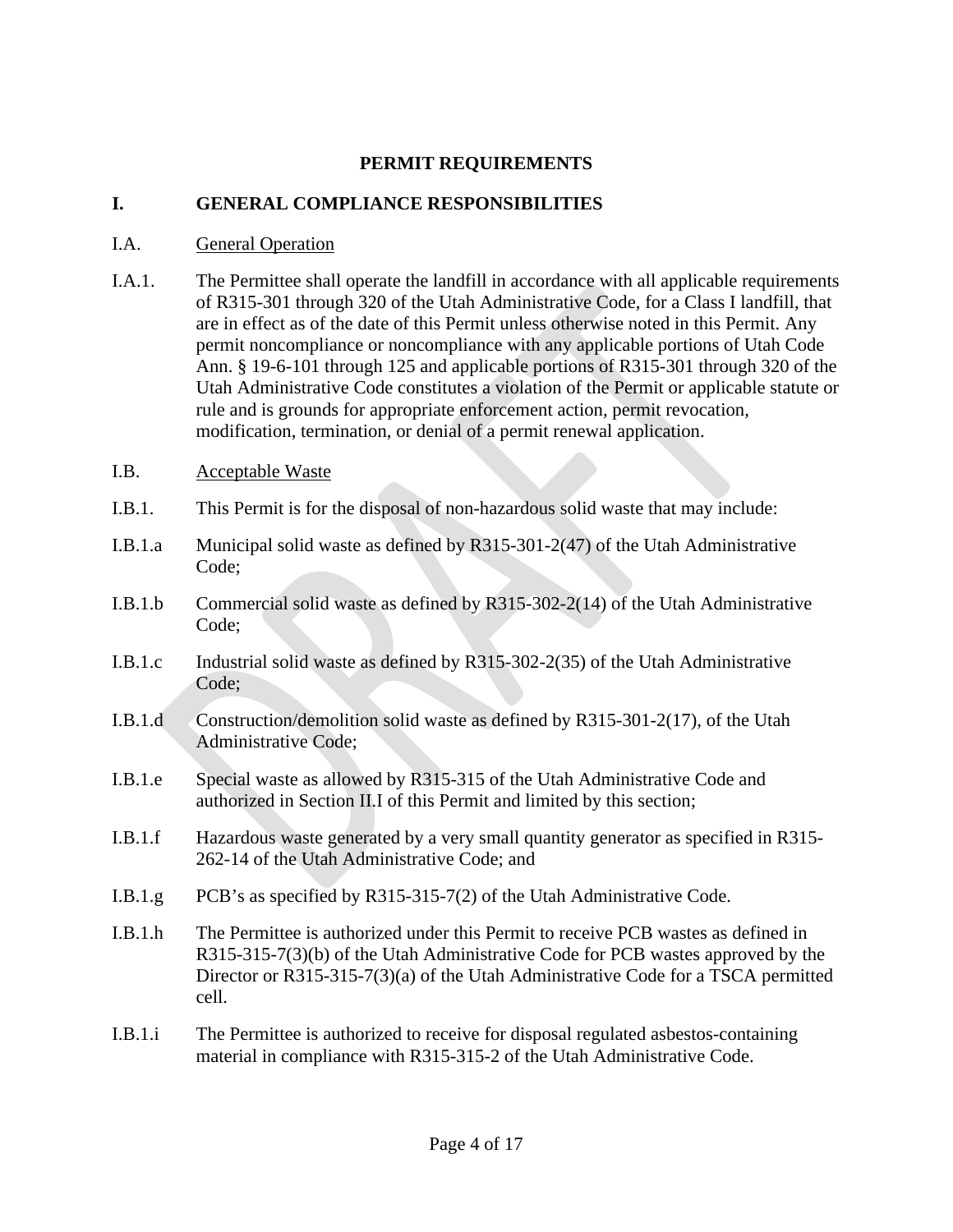#### <span id="page-4-0"></span>I.C. Prohibited Waste

- I.C.1. Hazardous waste as defined by R315-261-3 of the Utah Administrative Code except as allowed in permit condition [I.B.1.f](#page-3-0) (Acceptable Waste) above;
- I.C.2. Containers larger than household size (five gallons) holding any liquid; noncontainerized material containing free liquids; or any waste containing free liquids in containers larger than five gallons; or
- I.C.3. PCBs as defined by R315-301-2(53) of the Utah Administrative Code, except as allowed in Section [I.B](#page-3-1) (Acceptable Waste) of this Permit;
- I.C.4. Any prohibited waste received and accepted for treatment, storage, or disposal at the facility shall constitute a violation of this Permit, of Utah Code Ann. § 19-6-101 through 125;
- I.C.5. and of R315-301 through 320 of the Utah Administrative Code.
- I.D. Inspections and Inspection Access
- I.D.1. The Permittee shall allow the Director or an authorized representative, or representatives from the local Health Department, to enter at reasonable times and:
- I.D.1.a Inspect the landfill or other premises, practices or operations regulated or required under the terms and conditions of this Permit or R315-301 through 320 of the Utah Administrative Code;
- I.D.1.b Have access to and copy any records required to be kept under the terms and conditions of this Permit or R315-301 through 320 of the Utah Administrative Code;
- I.D.1.c Inspect any loads of waste, treatment facilities or processes, pollution management facilities or processes, or control facilities or processes required under this Permit or regulated under R315-301 through 320 of the Utah Administrative Code; and
- I.D.1.d Create a record of any inspection by photographic, video, electronic, or any other reasonable means.

## I.E. Noncompliance

- I.E.1. If monitoring, inspection, or testing indicates that any permit condition or any applicable rule under R315-301 through 320 of the Utah Administrative Code may be or is being violated, the Permittee shall promptly make corrections to the operation or other activities to bring the facility into compliance with all permit conditions or rules.
- I.E.2. In the event of noncompliance with any permit condition or violation of an applicable rule, the Permittee shall promptly take any action reasonably necessary to correct the noncompliance or violation and mitigate any risk to the human health or the environment. Actions may include eliminating the activity causing the noncompliance or violation and containment of any waste or contamination using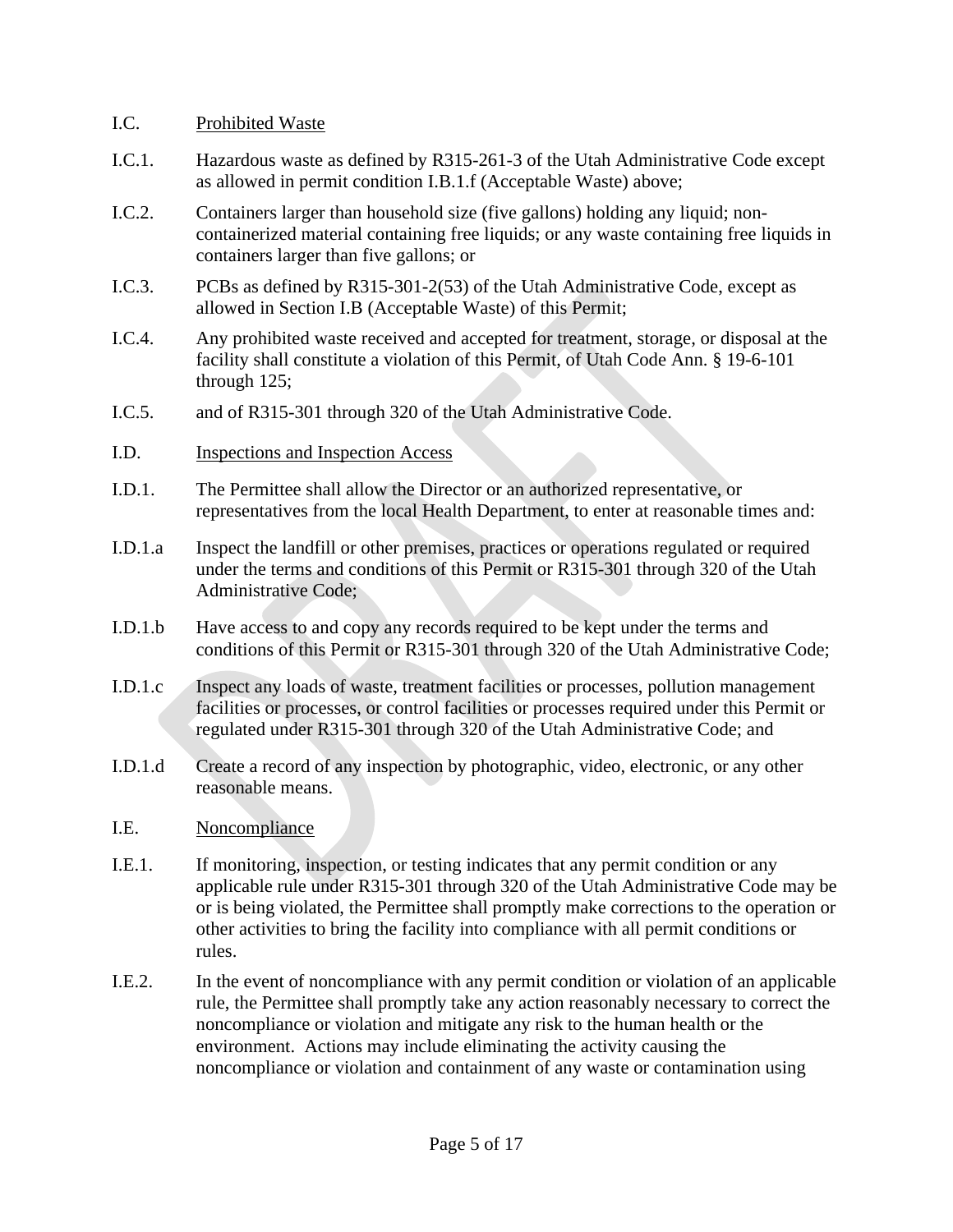barriers or access restrictions, placing of warning signs, or permanently closing areas of the facility.

- I.E.3. The Permittee shall:
- I.E.3.a Document the noncompliance or violation in the daily operating record, on the day the event occurred or the day it was discovered;
- I.E.3.b Notify the Director by telephone within 24 hours, or the next business day following documentation of the event; and
- I.E.3.c Give written notice of the noncompliance or violation and measures taken to protect human health and the environment within seven days after Director notification.
- I.E.4. Within thirty days after the documentation of the event, the Permittee shall submit to the Director a written report describing the nature and extent of the noncompliance or violation and the remedial measures taken or to be taken to protect human health and the environment and to eliminate the noncompliance or violation. Upon receipt and review of the assessment report, the Director may order the Permittee to perform appropriate remedial measures including development of a site remediation plan for approval by the Director.
- I.E.5. In an enforcement action, the Permittee may not claim as a defense that it would have been necessary to halt or reduce the permitted activity in order to maintain compliance with R315-301 through 320 of the Utah Administrative Code and this Permit.
- I.F. Revocation
- I.F.1. This Permit is subject to revocation if the Permittee fails to comply with any condition of the Permit. The Director will notify the Permittee in writing prior to any proposed revocation action and such action shall be subject to all applicable hearing procedures established under R305-7 of the Utah Administrative Code and the Utah Administrative Procedures Act.
- I.G. Attachment Incorporation
- I.G.1. Attachments to the Permit Application, Attachment 1 Landfill Design and Construction Plan, Attachment 2 – Operations Plan, Attachment 3 – Ground Water Monitoring Plan, and Attachment 4 – Closure and Post Closure Plan, are incorporated by reference into this Permit and are enforceable conditions of this Permit, as are documents incorporated by reference into the attachments. Language in this Permit supersedes any conflicting language in the attachments or documents incorporated into the attachments.
- I.H. Design and Construction
- I.H.1. The landfill shall be constructed according to the design outlined in the Attachment 1 and in the area designated in the Attachment 1, including landfill cells, fences, gates, and berms prior to acceptance of waste.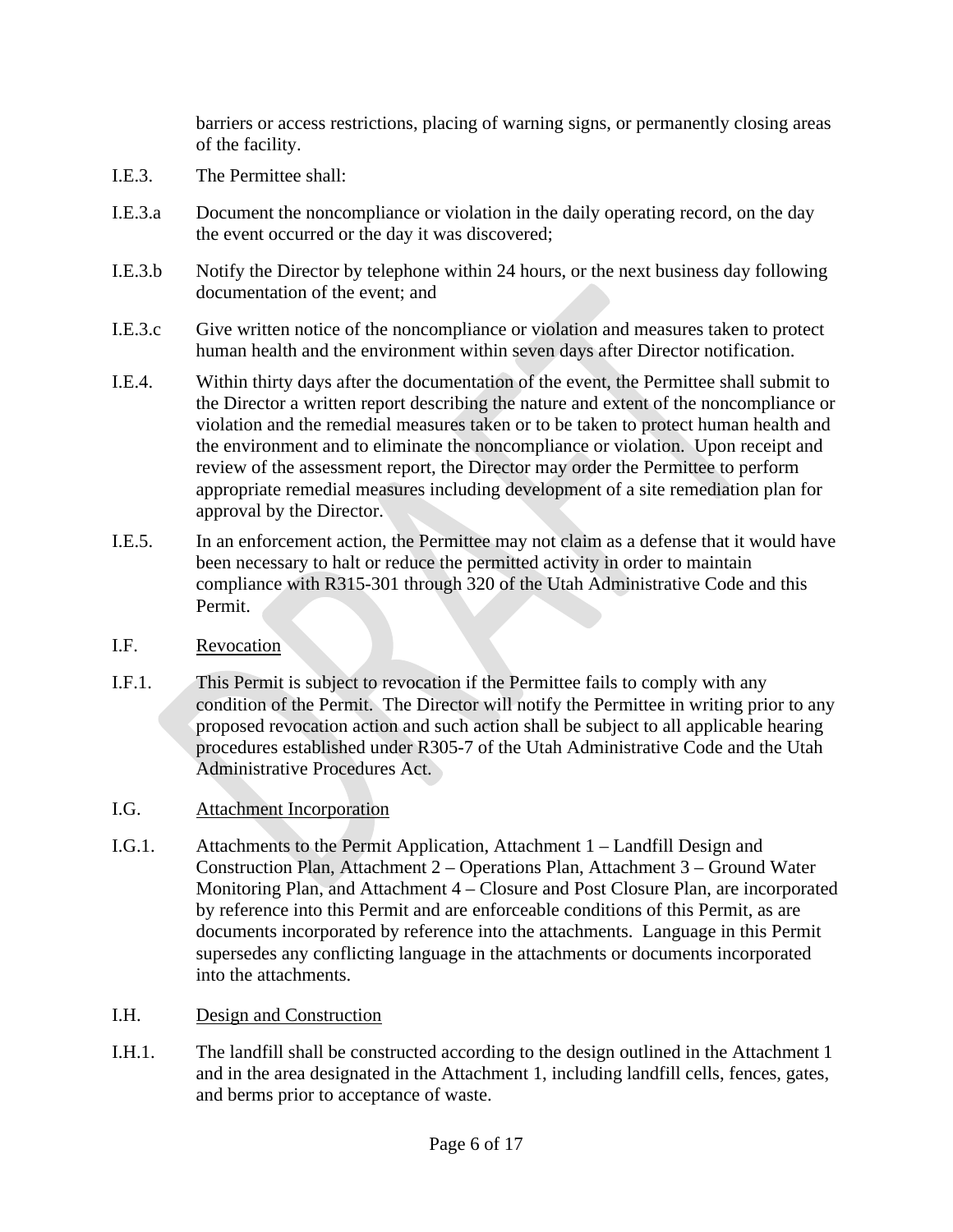- I.H.2. The Permittee shall notify the Director upon completion of construction of any landfill cells or run-on and run-off diversion systems. No landfill cells or run-on and run-off diversion system may be used until construction is approved by the Director.
- I.H.3. The Permittee shall notify the Director of the completion of construction of any final cover system and shall provide all necessary documentation and shall apply for approval of the construction from the Director.
- I.H.4. If ground water is encountered during excavation of the landfill, the Director shall be notified immediately, and a contingency plan implemented, or alternative construction design developed and submitted for approval.
- I.H.5. Run-On and Run-off Control
- I.H.5.a The Permittee shall construct drainage channels and diversions and shall maintain them at all times to effectively prevent runoff from the surrounding area from entering the landfill.

## **II. LANDFILL OPERATION**

- II.A. Operations Plan
- II.A.1. The Permittee shall keep the Operations Plan included in Attachment #2 on site at the landfill or at the location designated in Section [II.K](#page-9-0) of this Permit. The Permittee shall operate the landfill in accordance with the operations plan. If necessary, the Permittee may modify the Operations Plan following the procedures of R315-311- 2(1) of the Utah Administrative Code and approved of by the Director. The Permittee shall note any modification to the Operations Plan in the daily operating record.
- II.B. Security
- II.B.1. The Permittee shall operate the Landfill so that unauthorized entry to the facility is restricted. The Permittee shall:
- II.B.2. Lock all facility gates and other access routes during the time the landfill is closed.
- II.B.3. Have at least one person employed by the Permittee at the landfill during all hours that the landfill is open.
- II.B.4. Construct all fencing and any other access controls as shown in the Permit Application to prevent access by persons or livestock by other routes.
- II.C. Training
- II.C.1. The Permittee shall provide training for on-site personnel in landfill operation, including waste load inspection, hazardous waste identification, and personal safety and protection.
- II.D. Burning of Waste
- II.D.1. Intentional burning of solid waste is prohibited and is a violation of R315-303-4(2)(b) of the Utah Administrative Code.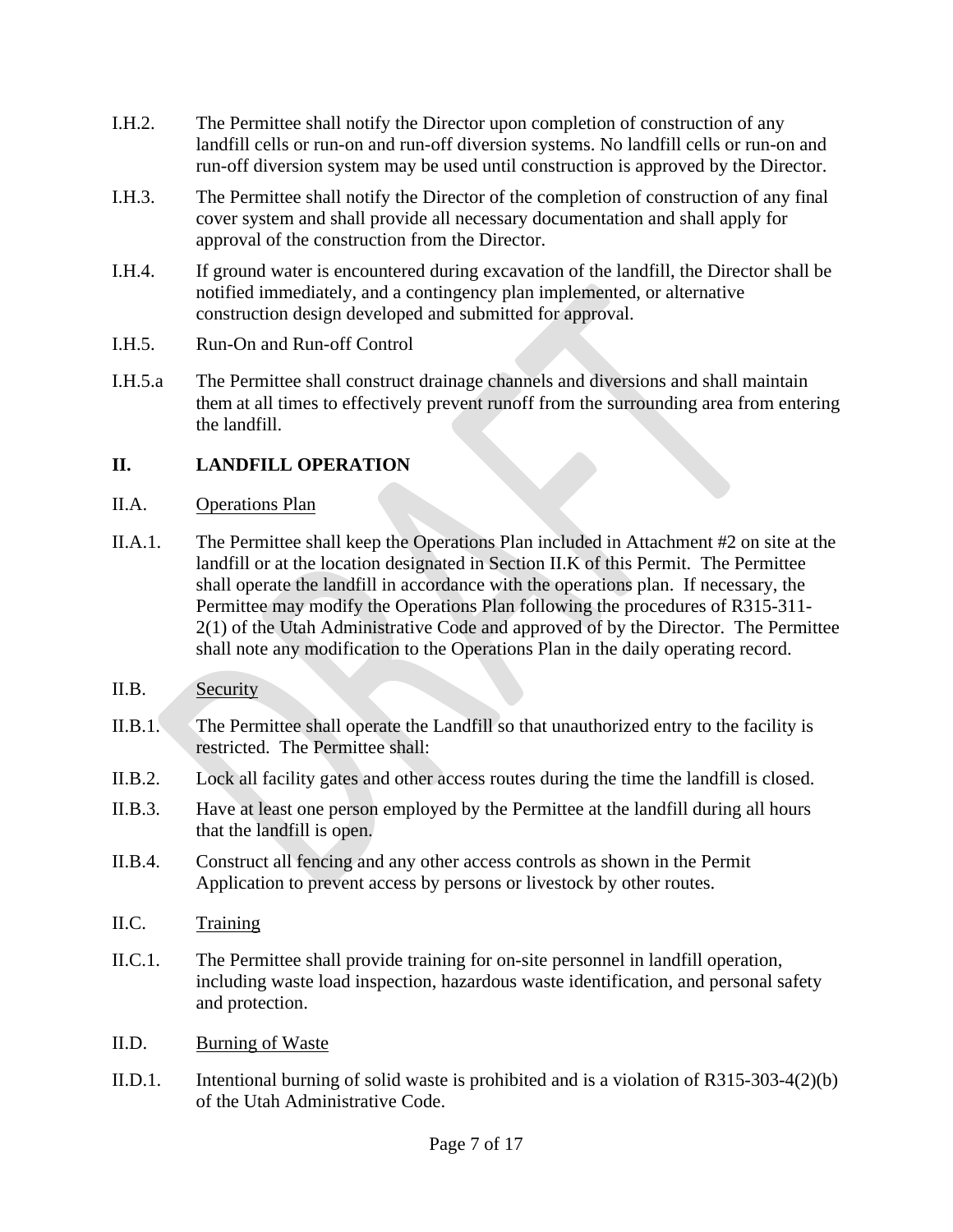- II.D.2. The Permittee shall extinguish all accidental fires as soon as reasonably possible.
- II.E. Daily Cover
- II.E.1. The Permittee shall completely cover the solid waste received at the landfill at the end of each working day with a minimum of six inches of earthen material.
- II.E.2. The Permittee may use an alternative daily cover material when the material and the application of the alternative daily cover meets the requirements of R315-303-4(4)(b) through (e) of the Utah Administrative Code.

#### II.F. Ground Water Monitoring

II.F.1. The Permittee shall monitor the ground water underlying the landfill in accordance with the Ground Water Monitoring Plan and the Ground Water Monitoring Quality Assurance/Quality Control Plan contained in the Permit Application and found in Attachment #3. If necessary, the Permittee may modify the Ground Water Monitoring Plan and the Ground Water Monitoring Quality Assurance/Quality Control Plan, provided that the modification meets all of the requirements of R315- 301 through 320 of the Utah Administrative Code and is approved by the Director as a minor modification under R315-311-2(1)(a) of the Utah Administrative Code. The Permittee shall note in the daily operating record any modification to the Ground Water Monitoring Plan and the Ground Water Monitoring Quality Assurance/Quality Control Plan. A plan change that the Director finds to be less protective of human health or the environment than the approved plan is a major modification and is subject to the requirements of R315-311 of the Utah Administrative Code.

#### II.G. Gas Monitoring

- II.G.1. The Permittee shall monitor explosive gases at the landfill in accordance with the Gas Monitoring Plan contained in the Permit Application and shall otherwise meet the requirements of R315-303-3(5) of the Utah Administrative Code. If necessary, the Permittee may modify the Gas Monitoring Plan, provided that the modification meets all of the requirements of R315-301 through 320 of the Utah Administrative Code and is approved by the Director as a minor modification under R315-311-2(1) of the Utah Administrative Code. The Permittee shall note any modification to the Gas Monitoring Plan in the daily operating record.
- II.G.2. If the concentrations of explosive gases at any of the facility structures, at the property boundary, or beyond the property boundary ever exceed the standards set in R315-303-2(2)(a) of the Utah Administrative Code, the Permittee shall:
- II.G.2.a Immediately take all necessary steps to ensure protection of human health and notify the Director;
- II.G.2.b Within seven days of detection, place in the daily operating record the explosive gas levels detected and a description of the immediate steps taken to protect human health;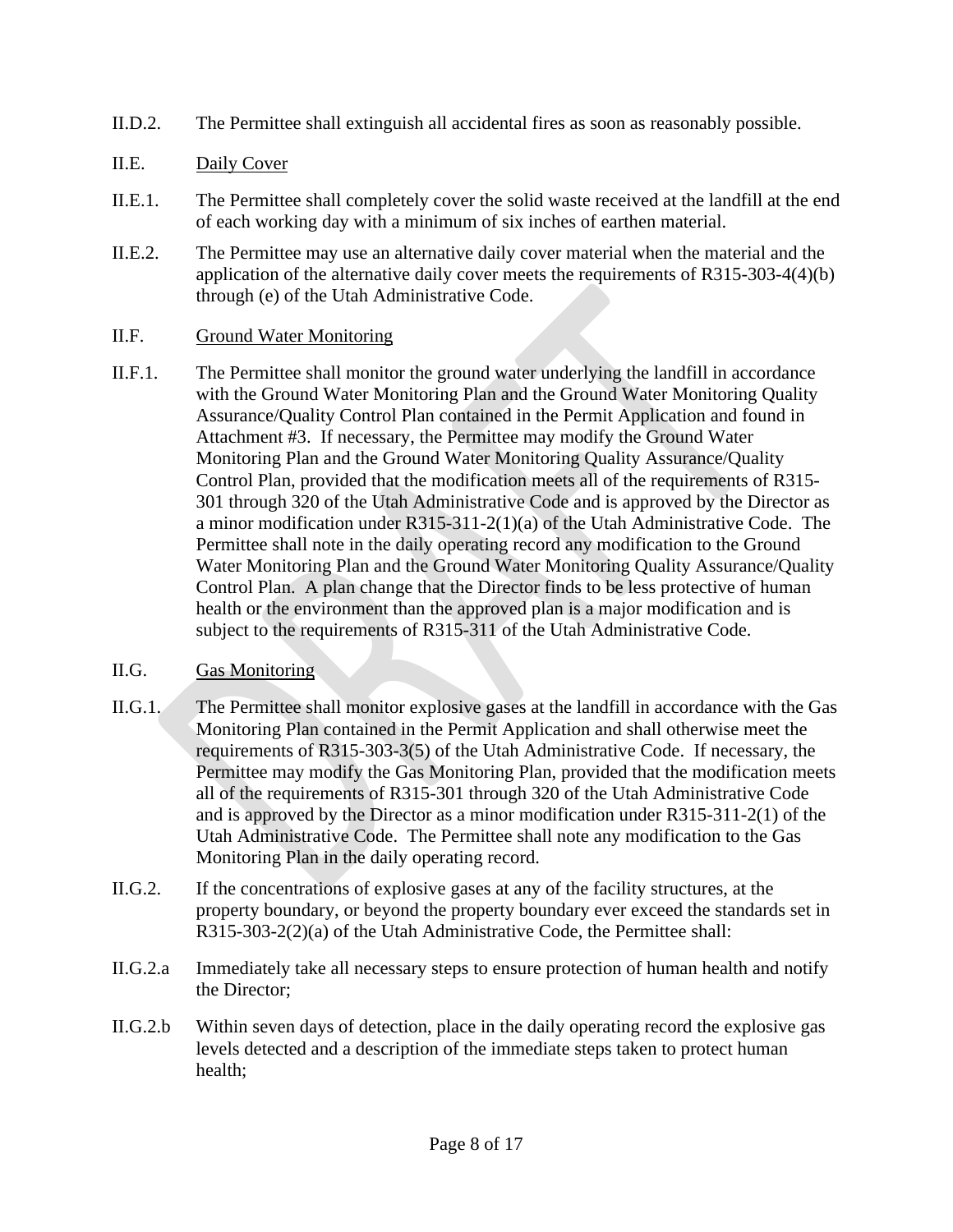- II.G.2.c Implement a remediation plan that meets the requirements of R315-303-3(5)(b) of the Utah Administrative Code; and
- II.G.2.d Submit the plan to, and receive approval from, the Director prior to implementation.

#### II.H. Waste Inspections

- II.H.1. The Permittee shall visually inspect incoming waste loads to verify that no wastes other than those allowed by this permit are disposed in the landfill. The Permittee shall conduct a complete waste inspection at a minimum frequency of 1 % of incoming loads, but no less than one complete inspection per day. The Permittee shall select the loads to be inspected on a random basis.
- II.H.2. The Permittee shall inspect all loads suspected or known to have one or more containers capable of holding more than five gallons of liquid to ensure that each container is empty.
- II.H.3. The Permittee shall inspect all loads that the Permittee suspects may contain a waste not allowed for disposal at the landfill.
- II.H.4. The Permittee shall conduct complete random inspections as follows:
- II.H.4.a The Permittee shall conduct the random waste inspection at the working face or an area designated by the Permittee.
- II.H.4.b The Permittee shall direct loads subjected to complete inspection be unloaded at the designated area;
- II.H.4.c Loads shall be spread by equipment or by hand tools;
- II.H.4.d Personnel trained in hazardous waste recognition and recognition of other unacceptable waste shall conduct a visual inspection of the waste; and
- II.H.4.e The personnel conducting the inspection shall record the results of the inspection on a waste inspection form as found in Appendix #2 of this Permit. The Permittee shall place the form in the daily operating record at the end of the operating day.
- II.H.4.f The Permittee or the waste transporter shall properly dispose of any waste found that is not acceptable at the facility at an approved disposal site for the waste type and handle the waste according to the rules covering the waste type.

#### <span id="page-8-0"></span>II.I. Disposal of Special Wastes

II.I.1. If a load of incinerator ash is accepted for disposal, the Permittee shall transport it to the place of disposal in such a manner as to prevent leakage or the release of fugitive dust. The Permittee shall completely cover the ash with a minimum of six inches of material, or the Permittee shall use other methods or material, if necessary, to control fugitive dust. The Permittee may use ash for daily cover when its use does not create a human health or environmental hazard.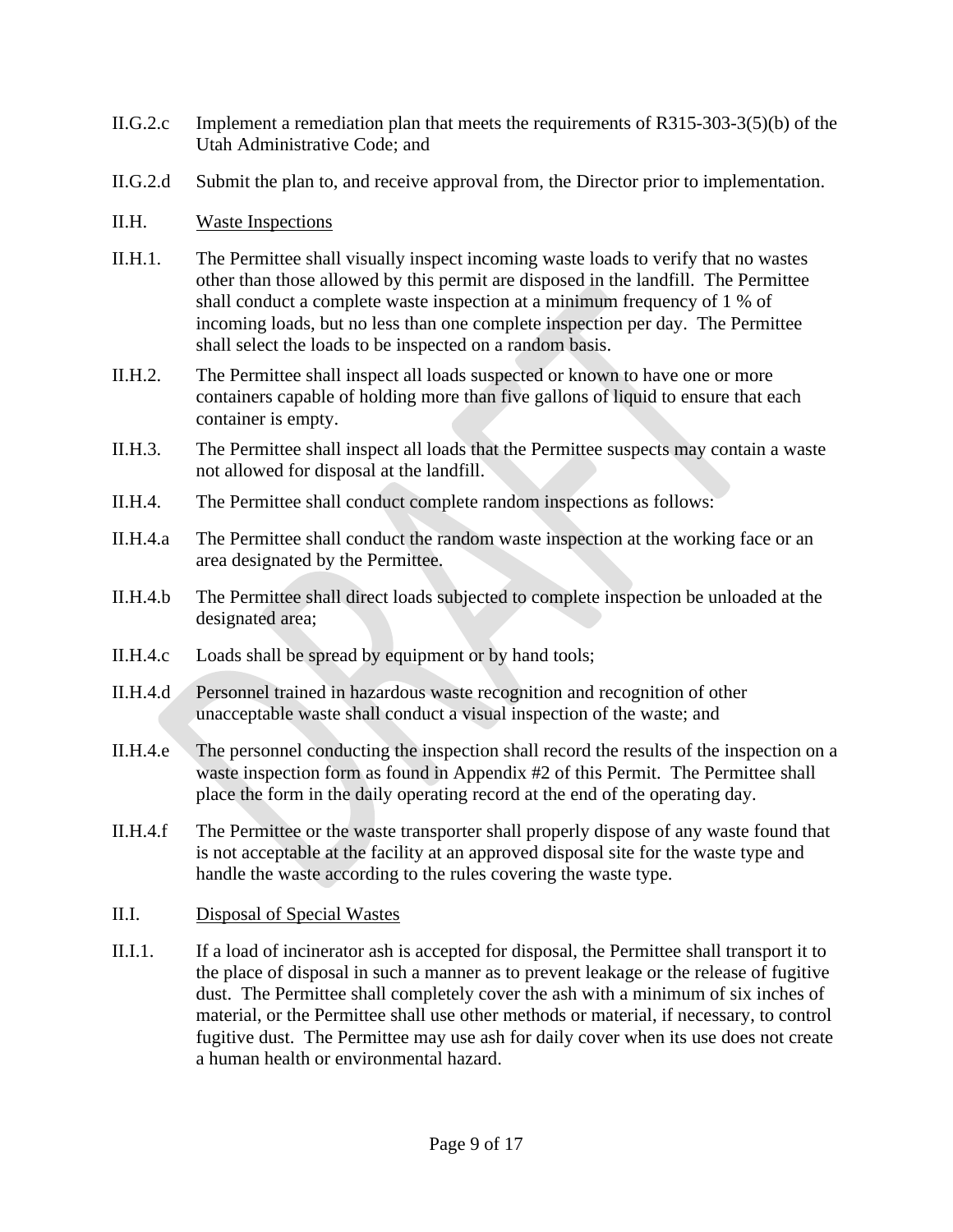#### II.J. Self-Inspections

II.J.1. The Permittee shall inspect the facility to prevent malfunctions and deterioration, operator errors, and discharges that may cause or lead to the release of wastes or contaminated materials to the environment or create a threat to human health or the environment. The Permittee shall complete these general inspections no less than quarterly and shall cover the following areas: Waste placement, compaction, cover; cell liner; leachate systems; fences and access controls; roads; run-on/run-off controls; ground water monitoring wells; final and intermediate cover; litter controls; and records. The Permittee shall place a record of the inspections in the daily operating record on the day of the inspection. The Permittee shall correct the problems identified in the inspections in a timely manner and document the corrective actions in the daily operating record.

#### <span id="page-9-0"></span>II.K. Recordkeeping

- II.K.1. The Permittee shall maintain and keep on file at the landfill office, a daily operating record and other general records of landfill operation as required by R315-302-2(3) of the Utah Administrative Code. The landfill operator, or other designated personnel, shall date and sign the daily operating record at the end of each operating day. Each record to be kept shall contain the signature of the appropriate operator or personnel and the date signed. The Daily operating record shall consist of the following two types of documents:
- II.K.1.a Records related to the daily landfill operation or periodic events including:
- II.K.1.a.(i) The number of loads of waste and the weights or estimates of weights or volume of waste received each day of operation and recorded at the end of each operating day;
- II.K.1.a.(ii) Major deviations from the approved plan of operation, recorded at the end of the operating day the deviation occurred;
- II.K.1.a.(iii) Results of monitoring required by this Permit, recorded in the daily operating record on the day of the event or the day the information is received;
- II.K.1.a.(iv) Records of all inspections conducted by the Permittee, results of the inspections, and corrective actions taken, recorded in the record on the day of the event.
- II.K.1.b Records of a general nature including:
- II.K.1.b.(i) A copy of this Permit, including the Permit Application;
- II.K.1.b.(ii) Results of inspections conducted by representatives of the Director, and of representatives of the local Health Department, when forwarded to the Permittee;
- II.K.1.b.(iii) Closure and Post-closure care plans; and
- II.K.1.b.(iv) Records of employee training.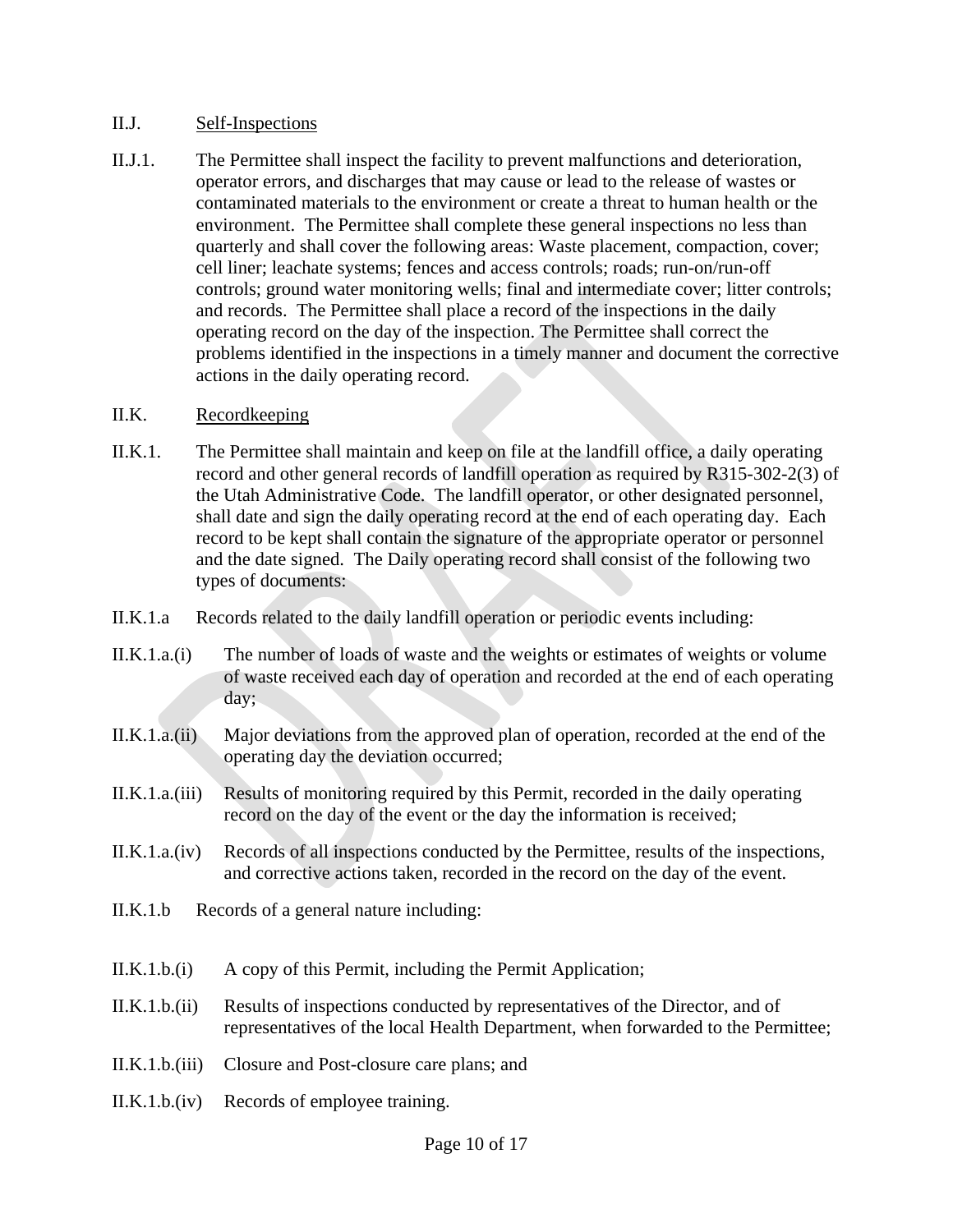#### II.L. Reporting

- II.L.1. The Permittee shall prepare and submit to the Director an Annual Report as required by R315-302-2(4) of the Utah Administrative Code. The Annual Report shall include: the period covered by the report, the annual quantity of waste received, an annual update of the financial assurance mechanism, a re-application for approval of the financial assurance mechanism, any leachate analysis results, all ground water monitoring results, the statistical analysis of ground water monitoring results, the results of gas monitoring, the quantity of leachate pumped, and all training programs completed.
- II.M. Roads
- II.M.1. The Permittee shall improve and maintain all access roads within the landfill boundary that are used for transporting waste to the landfill for disposal shall be improved and maintained as necessary to assure safe and reliable all-weather access to the disposal area.
- II.N. Litter Control
- II.N.1. Litter resulting from operations of the landfill shall be minimized. In addition to the litter control plans found the Permit, the Permittee shall implement the following procedures when high wind conditions are present:
- II.N.1.a Reduce the size of the tipping face;
- II.N.1.b Reduce the number of vehicles allowed to discharge at the tipping face at one time;
- II.N.1.c Orient vehicles to reduce wind effects on unloading and waste compaction;
- II.N.1.d Reconfigure tipping face to reduce wind effect;
- II.N.1.e Use portable and permanent wind fencing as needed; and
- II.N.1.f Should high winds present a situation that the windblown litter cannot be controlled, the Permittee shall cease operations of the landfill until the winds diminish.

## **III. CLOSURE REQUIREMENTS**

- III.A. Closure
- III.A.1. The Permittee shall install final cover of the landfill as shown in the Attachment #4. The final cover shall meet, at a minimum, the standard design for closure as specified in the R315-303-3(4) of the Utah Administrative Code plus sufficient cover soil or equivalent material to protect the low permeability layer from the effects of frost, desiccation, and root penetration. The Permittee shall submit to the Director a quality assurance plan for construction of the final landfill cover, and approval of the plan shall be received from the Director prior to construction of any part of the final cover at the landfill. A qualified person not affiliated with the Permittee or the construction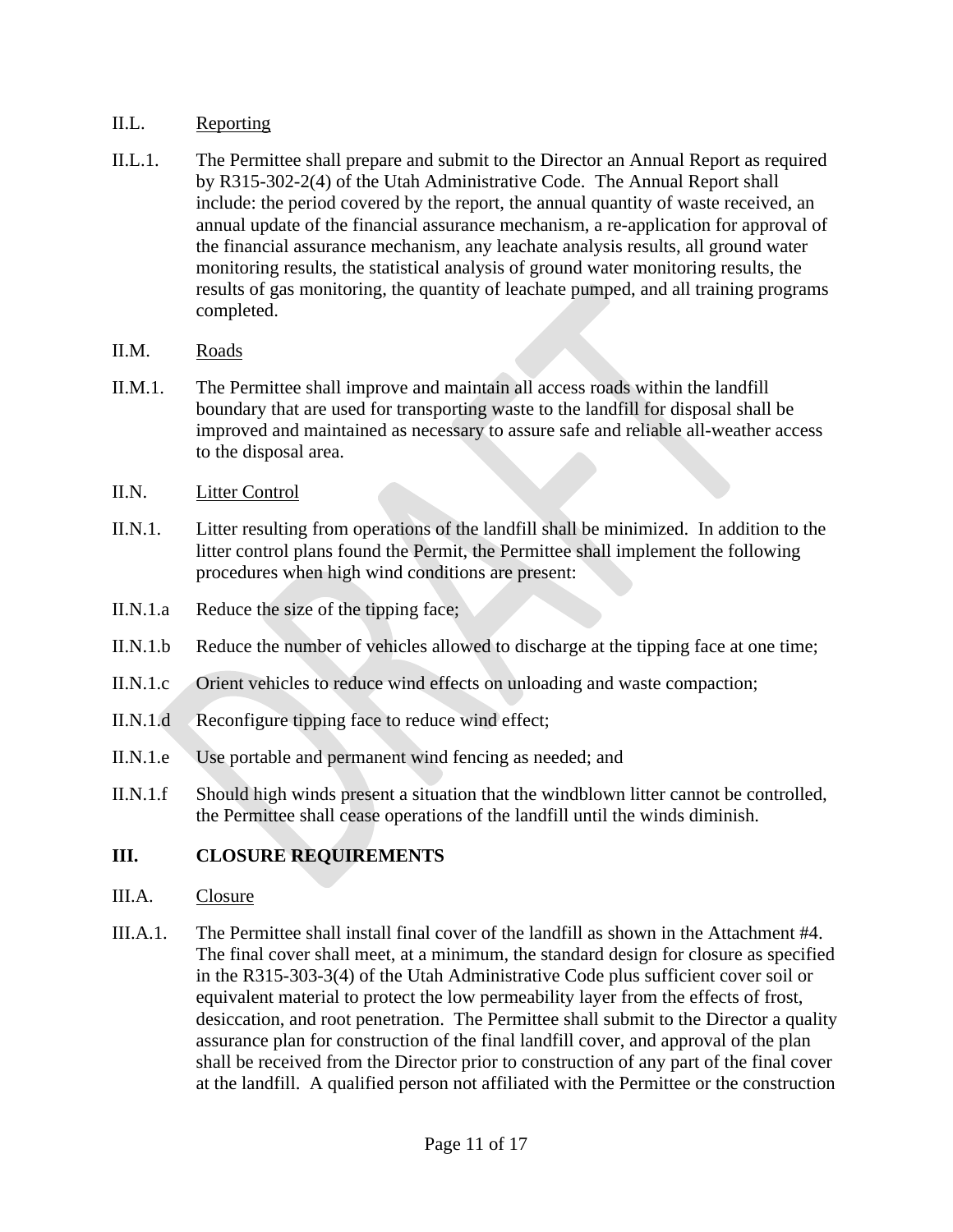contractor shall perform permeability testing on the recompacted clay placed as part of the final cover.

- III.A.2. Title Recording
- III.A.2.a The Permittee shall meet the requirements of R315-302-2(6) of the Utah Administrative Code by recording a notice with the Iron County Recorder as part of the record of title that the property has been used as a landfill. The notice shall include waste disposal locations and types of waste disposed. The Permittee shall provide the Director the notice as recorded.
- III.B. Post-Closure Care
- III.B.1. The Permittee shall perform post-closure care at the closed landfill in accordance with the Post-Closure Care Plan contained in the Permit Application. Post-closure care shall continue until all waste disposal sites at the landfill have stabilized and the finding of R315-302-3(7)(c) of the Utah Administrative Code is made.

#### III.C. Financial Assurance

- III.C.1. The Permittee shall keep in effect and active the currently approved financial assurance mechanism or another approved mechanism that meets the requirements of R315-309 of the Utah Administrative Code and is approved by the Director to cover the costs of closure and post-closure care at the landfill. The Permittee shall adequately fund and maintain the financial assurance mechanism(s) to provide for the cost of closure at any stage or phase or anytime during the life of the landfill or the permit life, whichever is shorter.
- III.D. Financial Assurance Annual Update
- III.D.1. The Permittee shall submit an annual revision of closure and post-closure costs for inflation and financial assurance funding as required by R315-309-2(2) of the Utah Administrative Code, to the Director as part of the annual report.
- III.D.2. Closure Cost and Post-Closure Cost Revision
- III.D.3. The Permittee shall submit a complete revision of the closure and post-closure cost estimates by the Closure Cost Revision Date listed on the signature page of this Permit and any time the facility is expanded, any time a new cell is constructed, or any time a cell is expanded.

## **IV. ADMINISTRATIVE REQUIREMENTS**

## IV.A. Permit Modification

IV.A.1. Modifications to this Permit may be made upon application by the Permittee or by the Director following the procedures specified in R315-311-2 of the Utah Administrative Code. The Permittee shall be given written notice of any permit modification initiated by the Director.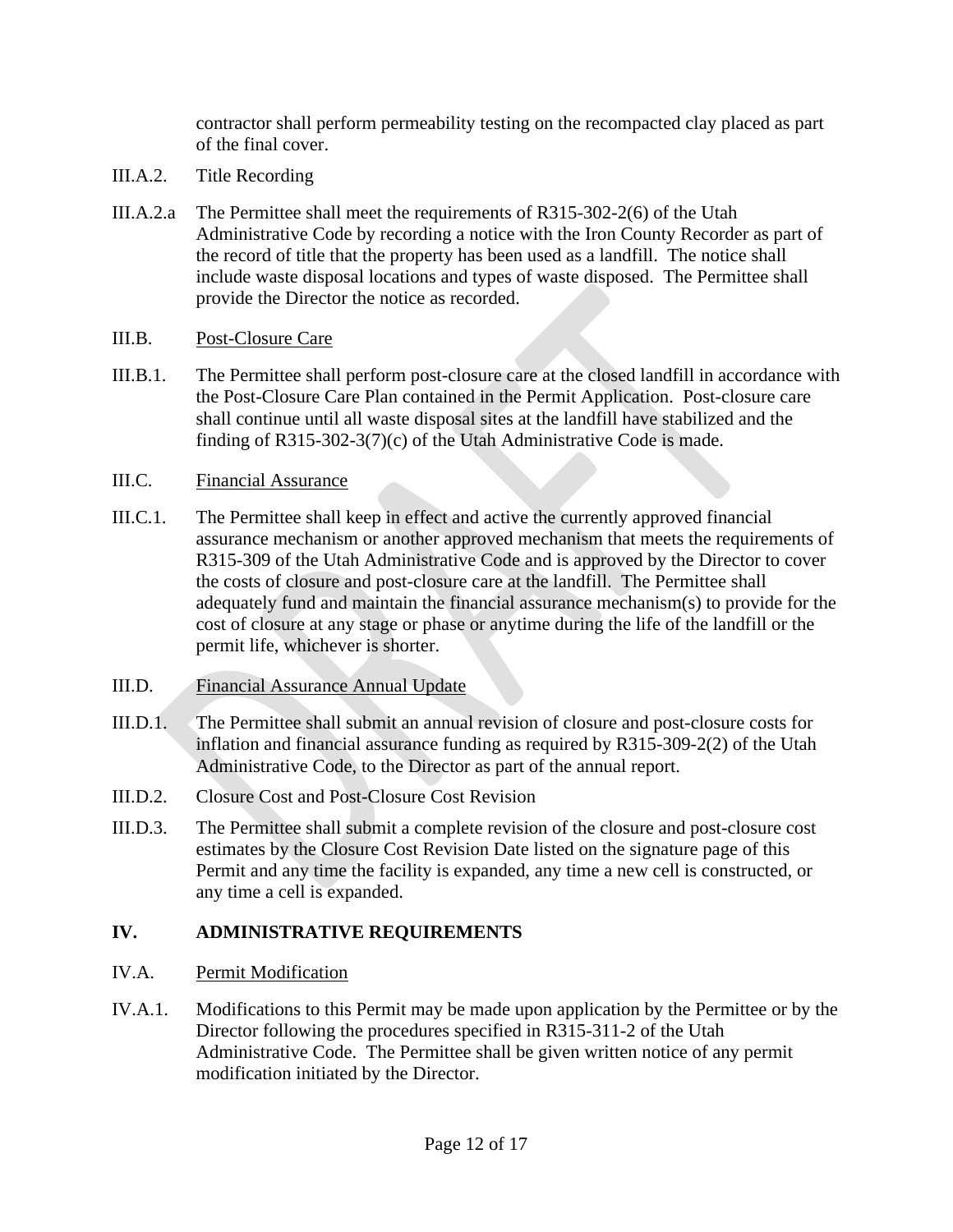#### IV.B. Permit Transfer

- IV.B.1. This Permit may be transferred to a new permittee or new permittees by complying with the permit transfer provisions specified in R315-310-11 of the Utah Administrative Code.
- IV.C. Expansion
- IV.C.1. This Permit is for a Class I Landfill. The permitted landfill shall operate according to the design and Operation Plan described and explained in this Permit. Any expansion of the current footprint designated in the description contained in the Permit Application, but within the property boundaries designated in the Permit Application, shall require submittal of plans and specifications to the Director. The plans and specifications shall be approved by the Director prior to construction.
- IV.C.2. Any expansion of the landfill facility beyond the property boundaries designated in the description contained in the Permit Application shall require submittal of a new permit application in accordance with the requirements of R315-310 of the Utah Administrative Code.
- IV.C.3. Any addition to the acceptable wastes described in Section [I.B](#page-3-1) shall require submittal of all necessary information to the Director and the approval of the Director.
- IV.C.4. Acceptance for PCB bulk product waste under R315-315-7(3)(b) of the Utah Administrative Code can only be done after submittal of the required information to the Director and modification of Section [I.C](#page-4-0) of this Permit.
- IV.D. Expiration
- IV.D.1. If the Permittee desires to continue operating this landfill after the expiration date of this Permit, the Permittee shall submit an application for permit renewal at least six months prior to the expiration date, as shown on the signature (cover) page of this Permit. If the Permittee timely submit a permit renewal application and the permit renewal is not complete by the expiration date, this Permit shall continue in force until renewal is completed or denied.

Attachment 1 – Landfill Design and Construction Plan

Attachment 2 – Operations Plan

Attachment 3 – Ground Water Monitoring Plan

Attachment 4 – Closure and Post Closure Plan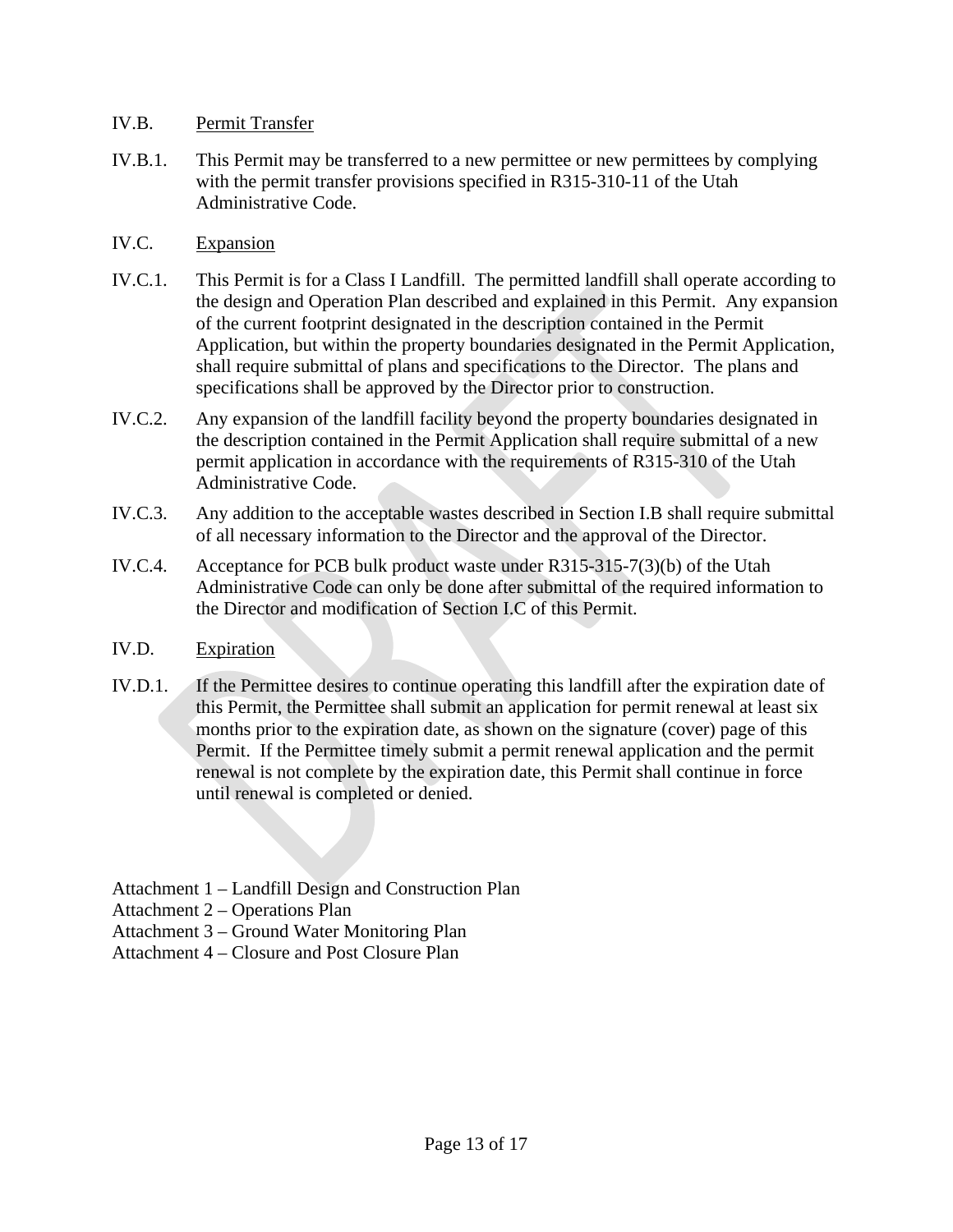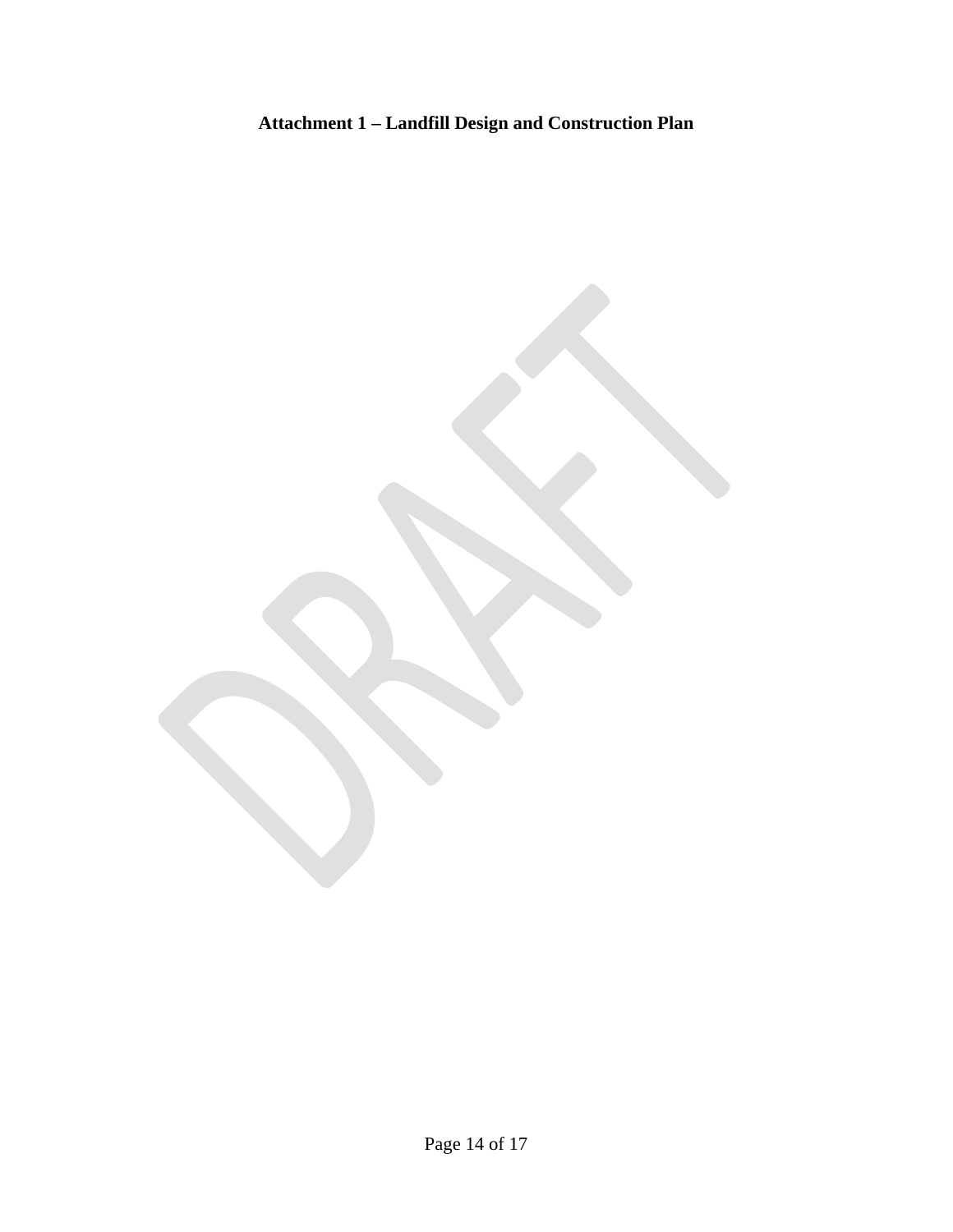# **Attachment 2 – Operations Plan**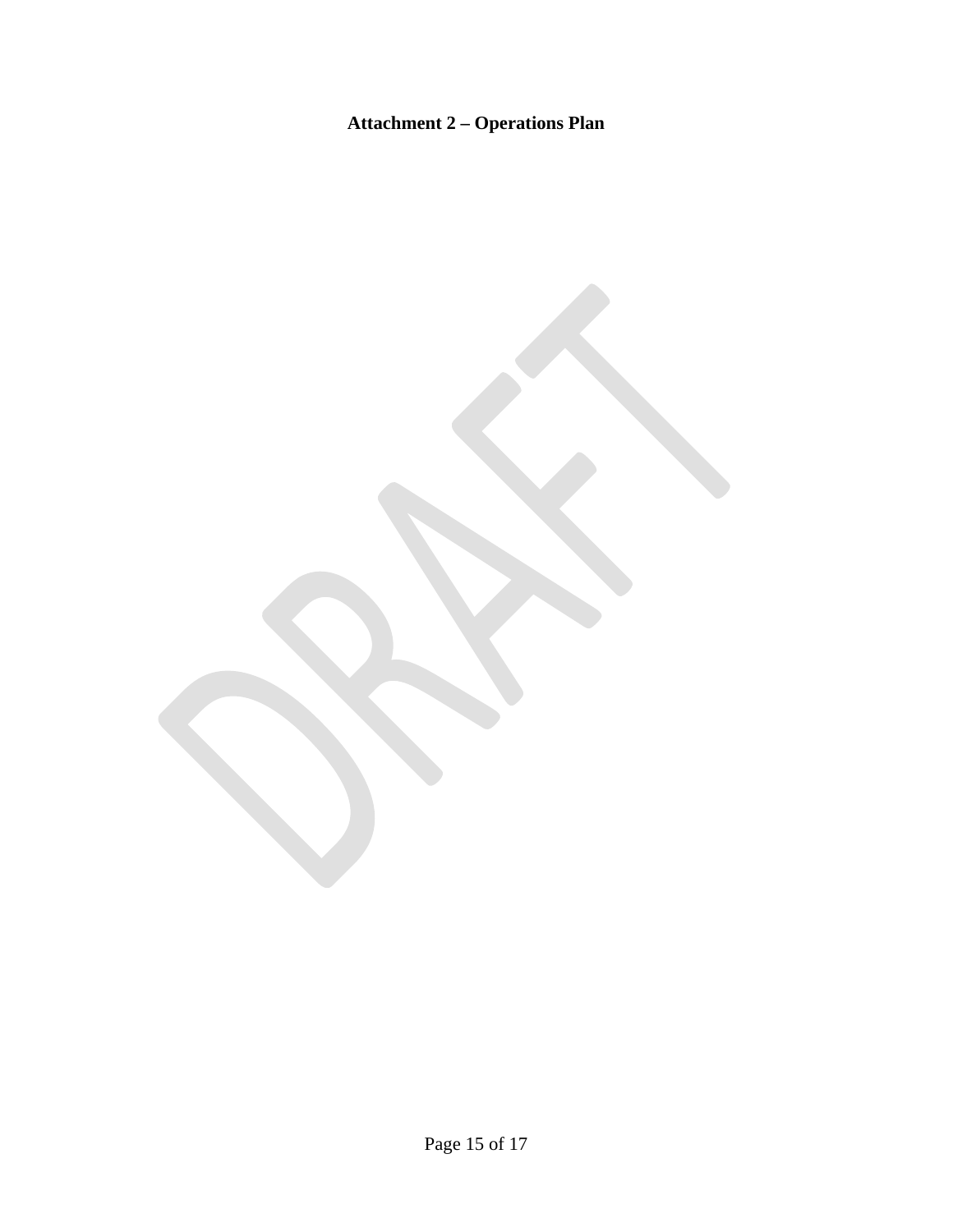# **Attachment 3 – Ground Water Monitoring Plan**